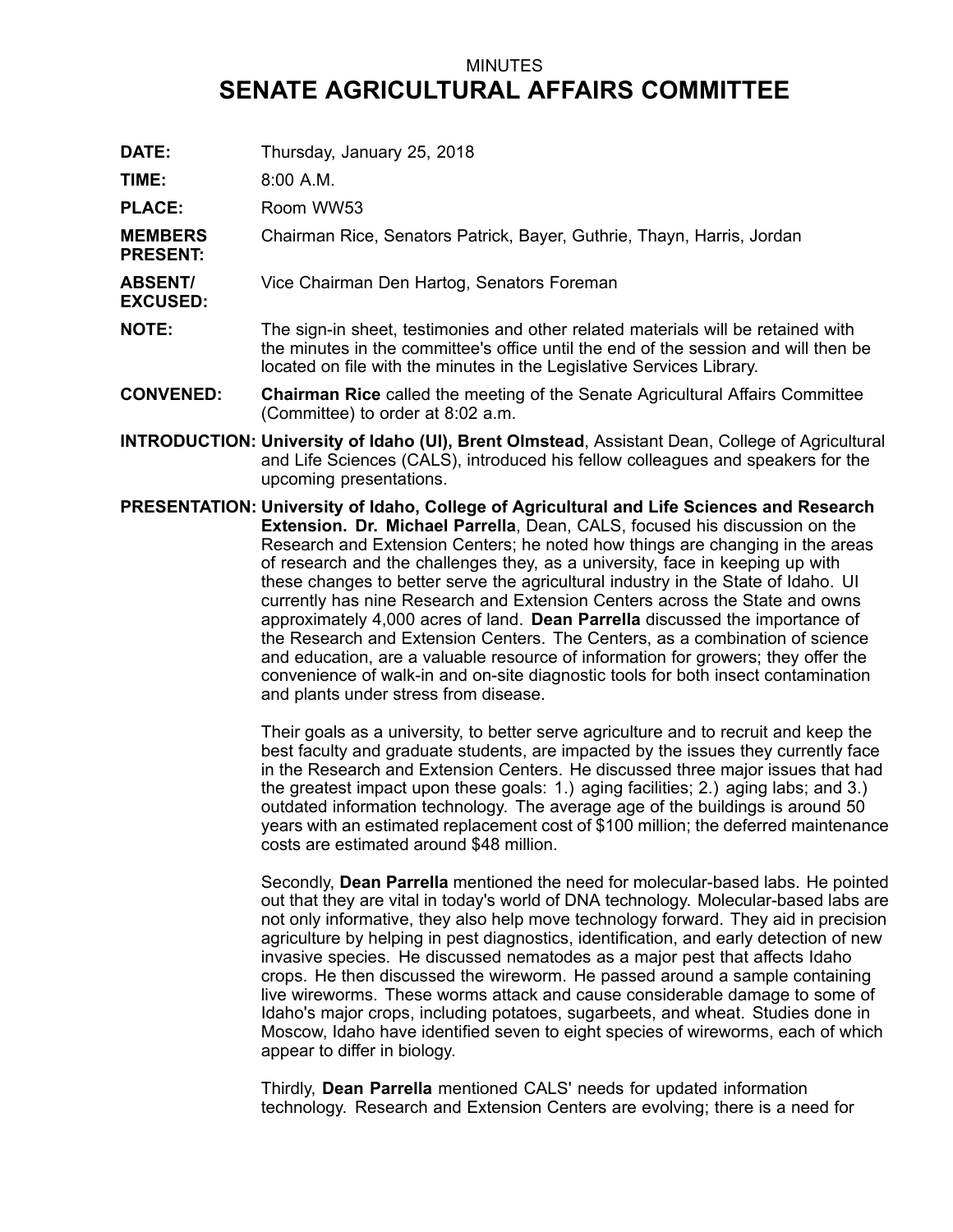greater interconnectivity within, and across centers. There is also <sup>a</sup> need for cross-discipline participation and collaboration between scientists. This, in turn, creates <sup>a</sup> demand for current computer hardware and software. There are also mobile needs for on-site diagnostics and assistance in training and education.

He emphasized the link between modern facilities and hiring and keeping the best faculty and graduate students, keeping the college more competitive at <sup>a</sup> national level for federal funding. He added that approximately 25 percent of their staff is due to retire within the next five years. **Dean Parrella** concluded his presentation with <sup>a</sup> brief discussion of some of the more current work done to modernize their facilities and their plans for moving forward. Improvements include: <sup>a</sup> new classroom facility in November 2017; graduate housing; <sup>a</sup> new facility at the Aberdeen Research and Extension Center; and new offices in the Nancy M. Cummings facility in Salmon, Idaho. In March 2018 they have plans for <sup>a</sup> "visioning session" in Parma, Idaho; they plan to do commodity research incorporating crops from the past, present, and future. **Dean Parrella** stated that they anticipate an investment of \$25 million over the next five years.

**Senator Harris** asked if there had been any collaboration with professors and researchers on nematodes. **Dean Parrella** replied that there was currently <sup>a</sup> project in Moscow, Idaho that is part of <sup>a</sup> USDA federal project that spanned several other states and universities.

**Chairman Rice** asked if there were any specific instances where staff has been lost due to the quality of facilities and equipment. **Dean Parrella** replied while they do their best not to lose staff to other institutions there are varying reasons beyond their control as to why staff leave. However, having almost lost <sup>a</sup> grant at the national level due to the college's apparent lack of proper facilities, he does feel that the lack of modern facilities and inability to keep pace with the changes in research and information technology is definite issue.

**PRESENTATION: Agricultural Research Return on Investment. Dr. Cathy Roheim**, Senior Associate Dean and Director of Extension, CALS, **Dr. Roheim** mentioned that when UI requested their budget from JFAC last year, they were asked about the return on investment for the Research and Extension Centers. In response, they hired an outside source to get an impartial view. They hired <sup>a</sup> company in Moscow, Idaho called Economic Modeling Specialists International (EMSI), to conduct an economic impact analysis of the Idaho Agricultural Experimental Station. Since there are nine Research and Extension Centers and <sup>a</sup> broad range of information to study, they narrowed the study to three of their largest centers: 1.) Parma Research and Extension Center in Canyon County; 2.) Aberdeen Research and Extension Center in Bingham County; and 3.) Kimberly Research and Extension Center in Twin Falls County. They focused on the spending impacts of research activities and <sup>a</sup> few commodity-specific impacts.

> Potatoes, wheat, barley, hops, and sugarbeets are some of the commodities that are studied at each of these centers; they are also crops that play critical roles in Idaho's agricultural economy. The research done at the Centers helps keep these crops healthy and productive. They study pest and disease identification and control, irrigation efficiency, new crop varieties, and improving storage technology.

> The results of the study showed that in fiscal year (FY) 2016-2017, research spending on the three Centers was approximately \$8.1 million <sup>a</sup> year. There is <sup>a</sup> return of \$3.8 million <sup>a</sup> year in the form of grants and other outside sources as the research itself generates additional funding in the form of grants and other outside sources. The research also generates <sup>a</sup> sales impact that shows for every research dollar spent, \$1.41 in sales are created in Idaho.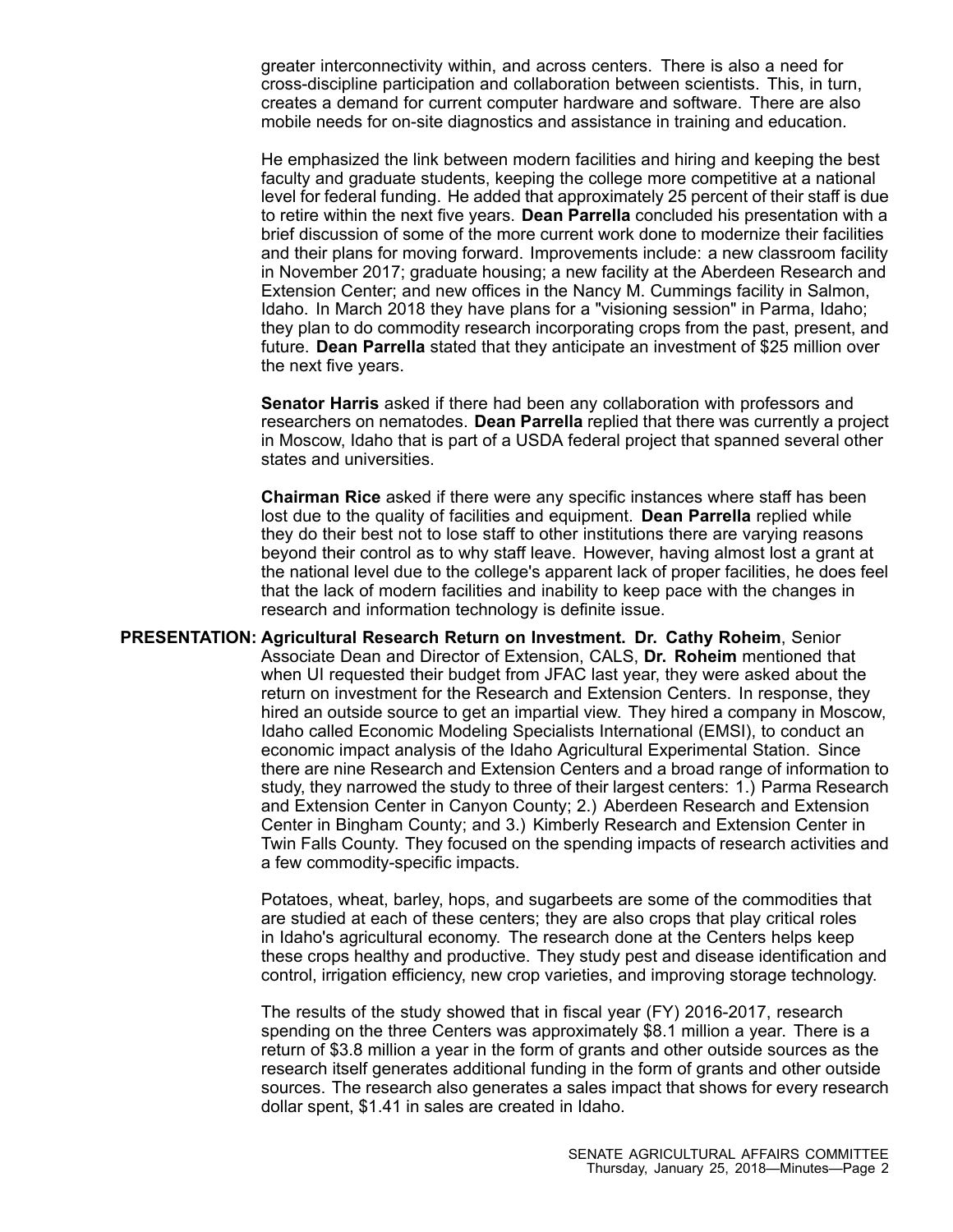**Dr. Roheim** added that it is not just monetary value that is returned, it is intellectual as well. For example, gaining information on how to be more efficient in applying water for irrigation purposes helps lower water usage costs. Improving varieties of wheat, barley, and potatoes leads to more pest-resistant varieties that require less fertilizer and/or pesticide applications. Since it is hard to attribute <sup>a</sup> monetary value to intellectual property, she emphasized that the numbers in the study show that the Research and Extension Centers are reducing the cost to the producers and, in some cases, increasing the return to the producer. The contributions that the Research and Extension Centers provide to the economy, in terms of improved quality of life, provide an economic impact beyond that which can be fully measured.

**Chairman Rice** pointed out page 4 details the affect of these returns on Idaho's economy. (see Attachment 1).

**PRESENTATION: University of Idaho, Role of Extension with K-12 Education. Dr. Barbara Petty**, Associate Dean and Director of Extension, CALS, **Dr. Petty** started her presentation by sharing <sup>a</sup> brief video highlighting the role of UI Extension in Idaho. Some of the services they offer the State of Idaho include strategies for living <sup>a</sup> healthy life style, guiding children to live responsibly through the 4-H programs, and helping farmers and ranchers grow food while preserving resources. She discussed how UI partners with K-12 school systems to help educate the youth of Idaho. This is done through <sup>a</sup> variety of programs and program delivery methods. There are school-based enrichment programs and out-of-school programs offered through the 21st Century Learning Centers and instruction offered for the fifth day, for rural areas that only have four-day school weeks. Often acting as <sup>a</sup> guest speaker, they visit schools and speak on subjects such as plant sciences, horticulture, gardening, food preparation, and preservation.

> **Dr. Petty** highlighted two of their programs: 1) The 4-H youth mentoring program, and 2) Robotics. The 4-H program has ten sites across the State of Idaho. A study in 2014 showed graduates of 4-H had <sup>a</sup> go-on rate of 62.5 percent compared to Idaho's average of 42 percent. The Robotics program started in 2006 and now has 288 teams statewide. **Dr. Petty** noted that UI is the official sponsor of the FIRST program in Idaho. FIRST is an acronym for "For Inspiration and Recognition of Science and Technology." The goals of the Robotics program are to create innovative solutions to real-world problems. The program helps youth learn skills for the future, such as teamwork and creativity.

> **Dr. Petty** concluded her presentation with <sup>a</sup> discussion of the Extension's future needs. They are looking to develop curriculum both in STEM education and in precision agriculture by focusing on science-based education centers, like the EUREKA Palouse Tinkering and Training Center. She stated that, to reach their goals, they would need additional faculty and staff to expand their reach throughout the Centers and an ability to keep up with changing technology.

> **Senator Patrick** asked about the go-on rate of the FFA program. **Dr. Petty** replied that the particular study was only of the 4-H program and she was unaware of the FFA rate.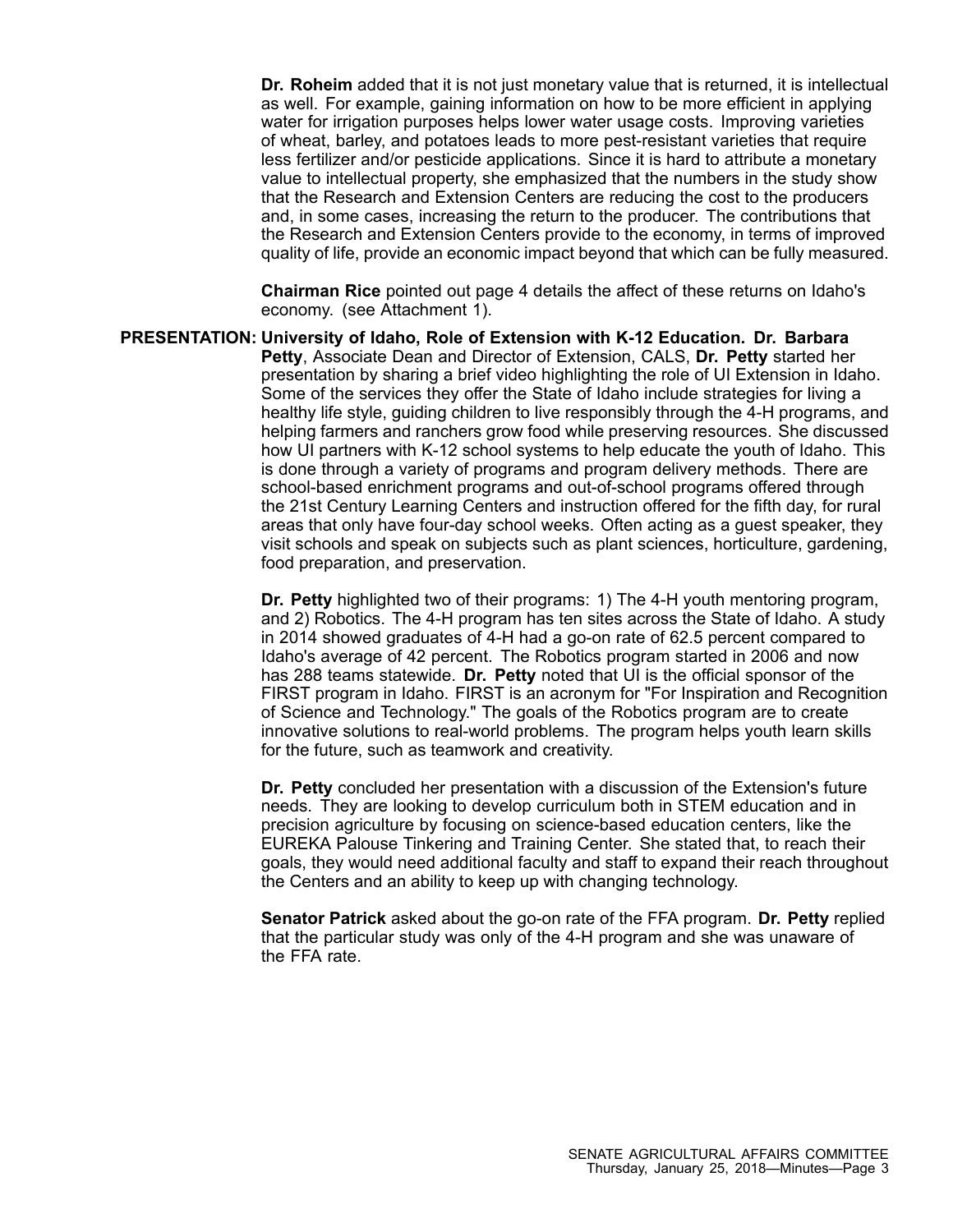**PRESENTATION: Economics of Idaho Agriculture. Dr. Garth Taylor**, Associate Professor and Extension Specialist, CALS, **Dr. Taylor** highlighted the latest statistics of the second quarter gross domestic product (GDP) in the United States for 2017. He noted that Midwestern states, particularly Nebraska, South Dakota, and Iowa, which are ahead of Idaho as the largest agricultural states in the nation, were in an agricultural-driven recession. Idaho is the fourth largest agricultural state. After two down years, Idaho is finally up five percent in cash receipts, just over 60 percent of these receipts are attributed to cattle, calves, and milk. He noted that Idaho is driven by livestock. This change happened somewhere in the early part of the century. These cash receipts also incorporate waste that is processed into feed for livestock.

> While Idaho agriculture is driven by livestock, the biggest growth rate in cash receipts is in the dairy industry. To illustrate, he graphed the numbers beginning on <sup>a</sup> scale of 100; the graph analyzed the time frame from 1997 to 2017 (see Attachment 1). His data compared Idaho with the United States. In real Idaho dairy cash receipts, Idaho is 58 percent above where it was in 1997, compared to the United States at 22 percent. Farm income is up 15 percent after three down years. Total revenues are up five percent. Expenses are almost level. Idaho real net farm income has grown 100 percent more than the United States.

> **Dr. Taylor** went on to discuss GDP. GDP is the broadest measure of economic activity in the State. Idaho total GDP is growing 172 percent over what it was in 1997. Farm GDP (not processors) is 159 percent above what it was in 1997. He said farmers have grown 87 percent more than the State's economy, whereas food processors have only grown 20 percent over what they were in 1997. The biggest growth was in production agriculture.

> **Dr. Taylor** concluded his presentation with <sup>a</sup> look at 2018. The weaker dollar will help make exports more competitive. Ethanol demand is slightly increasing. There are record grain stocks and <sup>a</sup> huge grain production. Interest rates are low, but rising. Milk prices will not start recovering until the second half of 2018. Hay and wheat, like grain, have large stocks. Potatoes had <sup>a</sup> good year in 2017; prices for potatoes in the first part of 2018 will likely be good, but may not do as well later in the year due to the tendency to over-plant after <sup>a</sup> good year. The sugarbeet revenues are dependent upon yields.

**Chairman Rice** asked for clarification on the slide titled 2018 Outlook USDA breakeven on milk. **Dr. Taylor** replied Idaho's break-even on milk is \$16; this dollar amount is average. Idaho is still the most competitive state in the nation in milk prices. California's break-even is \$24, and Washington's is \$29. He said the difference was due to the federal milk pools and the cost of production.

**Chairman Rice** asked what causes some of the differences in break-even dollars. Is it due to the regulatory atmosphere and taxation in other states. **Dr. Taylor** replied yes to both and the third factor that contributes is access to fluid milk markets along with federal milk pools that sell into those markets.

**ADJOURNED:** There being no further business, **Chairman Rice** adjourned the meeting at 9:04 a.m.

\_\_\_\_\_\_\_\_\_\_\_\_\_\_\_\_\_\_\_\_\_\_\_\_\_\_\_ \_\_\_\_\_\_\_\_\_\_\_\_\_\_\_\_\_\_\_\_\_\_\_\_\_\_\_

Senator Rice Carol Deis Carol Deis Carol Deis Carol Deis Chair Secretary Chair Secretary Secretary Secretary Secretary

\_\_\_\_\_\_\_\_\_\_\_\_\_\_\_\_\_\_\_\_\_\_\_\_\_\_\_